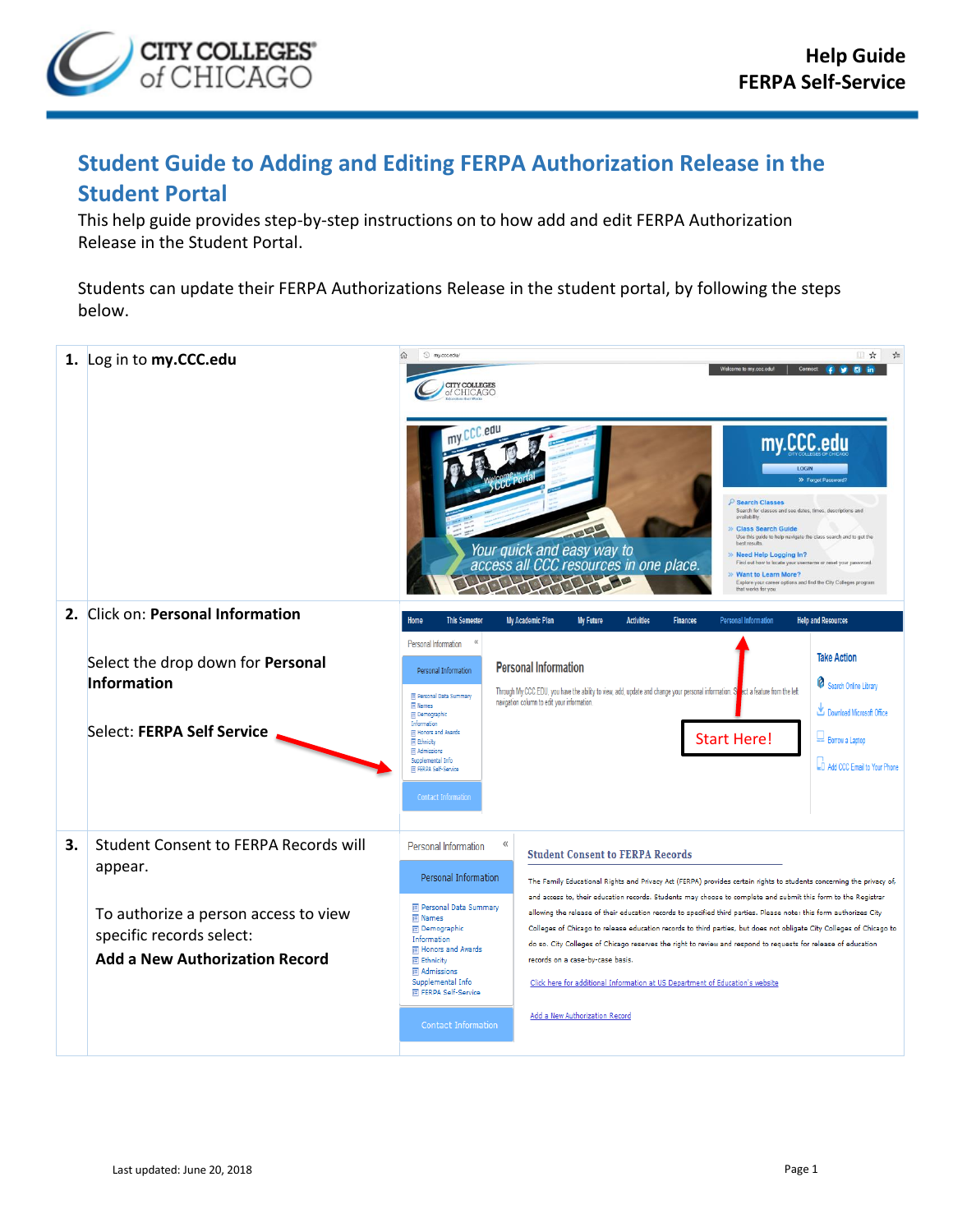

| 4.                                                                                                                                                          | Review FERPA rights then fill out all fields |                                                                                                                                                                                                                                                                                                                                                                                                                                                                                     | <b>Student Consent to FERPA Records</b>                                                                                                                                                                                      |                        |                    |  |                                |                         |                        |                                  |                  |                                     |  |  |
|-------------------------------------------------------------------------------------------------------------------------------------------------------------|----------------------------------------------|-------------------------------------------------------------------------------------------------------------------------------------------------------------------------------------------------------------------------------------------------------------------------------------------------------------------------------------------------------------------------------------------------------------------------------------------------------------------------------------|------------------------------------------------------------------------------------------------------------------------------------------------------------------------------------------------------------------------------|------------------------|--------------------|--|--------------------------------|-------------------------|------------------------|----------------------------------|------------------|-------------------------------------|--|--|
|                                                                                                                                                             | of consent.                                  | The Family Educational Rights and Privacy Act (FERPA) provides certain rights to students concerning the privacy of,                                                                                                                                                                                                                                                                                                                                                                |                                                                                                                                                                                                                              |                        |                    |  |                                |                         |                        |                                  |                  |                                     |  |  |
|                                                                                                                                                             |                                              |                                                                                                                                                                                                                                                                                                                                                                                                                                                                                     | and access to, their education records. Students may choose to complete and submit this form to the Registrar                                                                                                                |                        |                    |  |                                |                         |                        |                                  |                  |                                     |  |  |
|                                                                                                                                                             |                                              | allowing the release of their education records to specified third parties. Please note: this form authorizes City<br>Colleges of Chicago to release education records to third parties, but does not obligate City Colleges of Chicago to                                                                                                                                                                                                                                          |                                                                                                                                                                                                                              |                        |                    |  |                                |                         |                        |                                  |                  |                                     |  |  |
|                                                                                                                                                             |                                              |                                                                                                                                                                                                                                                                                                                                                                                                                                                                                     | do so. City Colleges of Chicago reserves the right to review and respond to requests for release of education                                                                                                                |                        |                    |  |                                |                         |                        |                                  |                  |                                     |  |  |
|                                                                                                                                                             |                                              |                                                                                                                                                                                                                                                                                                                                                                                                                                                                                     | records on a case-by-case basis.                                                                                                                                                                                             |                        |                    |  |                                |                         |                        |                                  |                  |                                     |  |  |
|                                                                                                                                                             |                                              | Click here for additional Information at US Department of Education's website                                                                                                                                                                                                                                                                                                                                                                                                       |                                                                                                                                                                                                                              |                        |                    |  |                                |                         |                        |                                  |                  |                                     |  |  |
|                                                                                                                                                             |                                              | Person to whom access to education records<br>$\vert$ < Previous 1 of 1 Next<br>Find                                                                                                                                                                                                                                                                                                                                                                                                |                                                                                                                                                                                                                              |                        |                    |  |                                |                         |                        |                                  |                  |                                     |  |  |
|                                                                                                                                                             |                                              | *Person Name:<br>Return to Previous Page with no Changes<br>*Relationship to Student:<br>(Password Must be 6 Characters)<br>*Password to access records:<br>Education Records to be Released (check all that apply)                                                                                                                                                                                                                                                                 |                                                                                                                                                                                                                              |                        |                    |  |                                |                         |                        |                                  |                  |                                     |  |  |
|                                                                                                                                                             |                                              |                                                                                                                                                                                                                                                                                                                                                                                                                                                                                     |                                                                                                                                                                                                                              |                        |                    |  |                                |                         |                        |                                  |                  |                                     |  |  |
|                                                                                                                                                             |                                              |                                                                                                                                                                                                                                                                                                                                                                                                                                                                                     |                                                                                                                                                                                                                              |                        |                    |  |                                |                         |                        |                                  |                  |                                     |  |  |
|                                                                                                                                                             |                                              | Academic Information (grades/GPA, registration, student ID number, academic progress, enrollment status)                                                                                                                                                                                                                                                                                                                                                                            |                                                                                                                                                                                                                              |                        |                    |  |                                |                         |                        |                                  |                  |                                     |  |  |
|                                                                                                                                                             |                                              | Financial Aid Information (awards, application data, disbursements, eligibility, financial aid academic progress<br>$\mathbf{1}$                                                                                                                                                                                                                                                                                                                                                    |                                                                                                                                                                                                                              |                        |                    |  |                                |                         |                        |                                  |                  |                                     |  |  |
|                                                                                                                                                             |                                              | status)<br>Loan Information (University-maintained loan disbursements, billing and repayment history [including credit                                                                                                                                                                                                                                                                                                                                                              |                                                                                                                                                                                                                              |                        |                    |  |                                |                         |                        |                                  |                  |                                     |  |  |
|                                                                                                                                                             |                                              |                                                                                                                                                                                                                                                                                                                                                                                                                                                                                     | reporting history])<br>Student Account Information (billing statements, charges, credits, payments, past due amounts, collection<br>activity)                                                                                |                        |                    |  |                                |                         |                        |                                  |                  |                                     |  |  |
|                                                                                                                                                             |                                              | $\Box$                                                                                                                                                                                                                                                                                                                                                                                                                                                                              | All Records Listed Above                                                                                                                                                                                                     |                        |                    |  |                                |                         |                        |                                  |                  |                                     |  |  |
|                                                                                                                                                             |                                              |                                                                                                                                                                                                                                                                                                                                                                                                                                                                                     | Duration of Release (choose one)                                                                                                                                                                                             |                        |                    |  |                                |                         |                        |                                  |                  |                                     |  |  |
|                                                                                                                                                             |                                              | The Maximum timeframe for an authorization is three (3) calendar years. You can renew the authorization after<br>three (3) years, but will be required to complete an updated request.                                                                                                                                                                                                                                                                                              |                                                                                                                                                                                                                              |                        |                    |  |                                |                         |                        |                                  |                  |                                     |  |  |
|                                                                                                                                                             |                                              | $\bigcirc$ Three Years. This authorization is active until                                                                                                                                                                                                                                                                                                                                                                                                                          |                                                                                                                                                                                                                              |                        |                    |  |                                |                         |                        |                                  |                  |                                     |  |  |
|                                                                                                                                                             | Click: Submit                                | $\bigcirc$ Specific Date: This authorization is active only until this date                                                                                                                                                                                                                                                                                                                                                                                                         |                                                                                                                                                                                                                              |                        |                    |  |                                |                         |                        |                                  |                  |                                     |  |  |
|                                                                                                                                                             |                                              | Authorization                                                                                                                                                                                                                                                                                                                                                                                                                                                                       |                                                                                                                                                                                                                              |                        |                    |  |                                |                         |                        |                                  |                  |                                     |  |  |
|                                                                                                                                                             |                                              |                                                                                                                                                                                                                                                                                                                                                                                                                                                                                     | I understand the (1) I have the right not to consent to the release of my education records, (2) I have the<br>right to inspect any records released pursuant to this Consent, and (3) If selected, my choice to revoke this |                        |                    |  |                                |                         |                        |                                  |                  |                                     |  |  |
|                                                                                                                                                             |                                              | consent via this form will be applicable to all offices of the City Colleges of Chicago.                                                                                                                                                                                                                                                                                                                                                                                            |                                                                                                                                                                                                                              |                        |                    |  |                                |                         |                        |                                  |                  |                                     |  |  |
|                                                                                                                                                             |                                              |                                                                                                                                                                                                                                                                                                                                                                                                                                                                                     | SUBMIT                                                                                                                                                                                                                       |                        |                    |  |                                |                         |                        |                                  |                  |                                     |  |  |
|                                                                                                                                                             |                                              |                                                                                                                                                                                                                                                                                                                                                                                                                                                                                     |                                                                                                                                                                                                                              |                        |                    |  |                                |                         |                        |                                  |                  |                                     |  |  |
|                                                                                                                                                             | 5. A confirmation message will appear once   | <b>Save Confirmation</b>                                                                                                                                                                                                                                                                                                                                                                                                                                                            |                                                                                                                                                                                                                              |                        |                    |  |                                |                         |                        |                                  |                  |                                     |  |  |
|                                                                                                                                                             | the form has been submitted.                 | The FERPA Authorization Record has been successfully saved.                                                                                                                                                                                                                                                                                                                                                                                                                         |                                                                                                                                                                                                                              |                        |                    |  |                                |                         |                        |                                  |                  |                                     |  |  |
|                                                                                                                                                             |                                              |                                                                                                                                                                                                                                                                                                                                                                                                                                                                                     |                                                                                                                                                                                                                              |                        |                    |  |                                |                         |                        |                                  |                  |                                     |  |  |
|                                                                                                                                                             | Click: OK                                    |                                                                                                                                                                                                                                                                                                                                                                                                                                                                                     |                                                                                                                                                                                                                              |                        |                    |  |                                |                         |                        |                                  |                  |                                     |  |  |
|                                                                                                                                                             |                                              | 0K                                                                                                                                                                                                                                                                                                                                                                                                                                                                                  |                                                                                                                                                                                                                              |                        |                    |  |                                |                         |                        |                                  |                  |                                     |  |  |
| 6.                                                                                                                                                          | All FERPA Authorization records will         |                                                                                                                                                                                                                                                                                                                                                                                                                                                                                     | <b>Student Consent to FERPA Records</b>                                                                                                                                                                                      |                        |                    |  |                                |                         |                        |                                  |                  |                                     |  |  |
|                                                                                                                                                             | appear on this page. (Active, Revoked,       |                                                                                                                                                                                                                                                                                                                                                                                                                                                                                     |                                                                                                                                                                                                                              |                        |                    |  |                                |                         |                        |                                  |                  |                                     |  |  |
|                                                                                                                                                             | and Expired)                                 | The Family Educational Rights and Privacy Act (FERPA) provides certain rights to students concerning the privacy of,<br>and access to, their education records. Students may choose to complete and submit this form to the Registrar<br>allowing the release of their education records to specified third parties. Please note: this form authorizes City<br>Colleges of Chicago to release education records to third parties, but does not obligate City Colleges of Chicago to |                                                                                                                                                                                                                              |                        |                    |  |                                |                         |                        |                                  |                  |                                     |  |  |
|                                                                                                                                                             |                                              |                                                                                                                                                                                                                                                                                                                                                                                                                                                                                     |                                                                                                                                                                                                                              |                        |                    |  |                                |                         |                        |                                  |                  |                                     |  |  |
| do so. City Colleges of Chicago reserves the right to review and respond to reguests for release of education<br>Only persons with an Active Status will be |                                              |                                                                                                                                                                                                                                                                                                                                                                                                                                                                                     |                                                                                                                                                                                                                              |                        |                    |  |                                |                         |                        |                                  |                  |                                     |  |  |
|                                                                                                                                                             | given access to view approved records.       | records on a case-by-case basis.<br>Click here for additional Information at US Department of Education's website                                                                                                                                                                                                                                                                                                                                                                   |                                                                                                                                                                                                                              |                        |                    |  |                                |                         |                        |                                  |                  |                                     |  |  |
|                                                                                                                                                             |                                              |                                                                                                                                                                                                                                                                                                                                                                                                                                                                                     |                                                                                                                                                                                                                              |                        |                    |  |                                |                         |                        |                                  |                  |                                     |  |  |
|                                                                                                                                                             | <b>Status Definition:</b>                    | Last Update                                                                                                                                                                                                                                                                                                                                                                                                                                                                         | <b>FERPA Records Authorization History</b>                                                                                                                                                                                   |                        |                    |  | Academic Financial Aid         | Loan                    | <b>Student Account</b> | Find [ View All ]                |                  | First $\blacksquare$ 1-3 of 3       |  |  |
|                                                                                                                                                             | Active: Eligible to release information      | Date/Time<br>06/14/2018                                                                                                                                                                                                                                                                                                                                                                                                                                                             | <b>Contact Name</b><br>Mom                                                                                                                                                                                                   | Relationship<br>Mother | Password<br>123456 |  | <b>Information Information</b> | Information Information |                        | <b>Expiry Date</b><br>06/14/2021 | Status<br>Active | <b>Record Lini</b><br>View and Edit |  |  |
|                                                                                                                                                             |                                              | 12:13:25PM<br>06/14/2018<br>12:29:50PM                                                                                                                                                                                                                                                                                                                                                                                                                                              | Dad                                                                                                                                                                                                                          | Father                 | aabbcc             |  |                                |                         |                        | 06/07/2018                       | <b>Expired</b>   | View and Edit                       |  |  |
|                                                                                                                                                             | <b>Expired:</b> Release no longer active     | 06/14/2018<br>12/13/39PM                                                                                                                                                                                                                                                                                                                                                                                                                                                            | Grandpa                                                                                                                                                                                                                      | GrndParent             | 123456             |  |                                |                         | 圓                      | 06/16/2018                       | Revoked          | View and Edit                       |  |  |
|                                                                                                                                                             | Revoked: Student initiated, removed FERPA    |                                                                                                                                                                                                                                                                                                                                                                                                                                                                                     | Add a New Authorization Record                                                                                                                                                                                               |                        |                    |  |                                |                         |                        |                                  |                  |                                     |  |  |
|                                                                                                                                                             | Authorization prior to expiration date       |                                                                                                                                                                                                                                                                                                                                                                                                                                                                                     |                                                                                                                                                                                                                              |                        |                    |  |                                |                         |                        |                                  |                  |                                     |  |  |